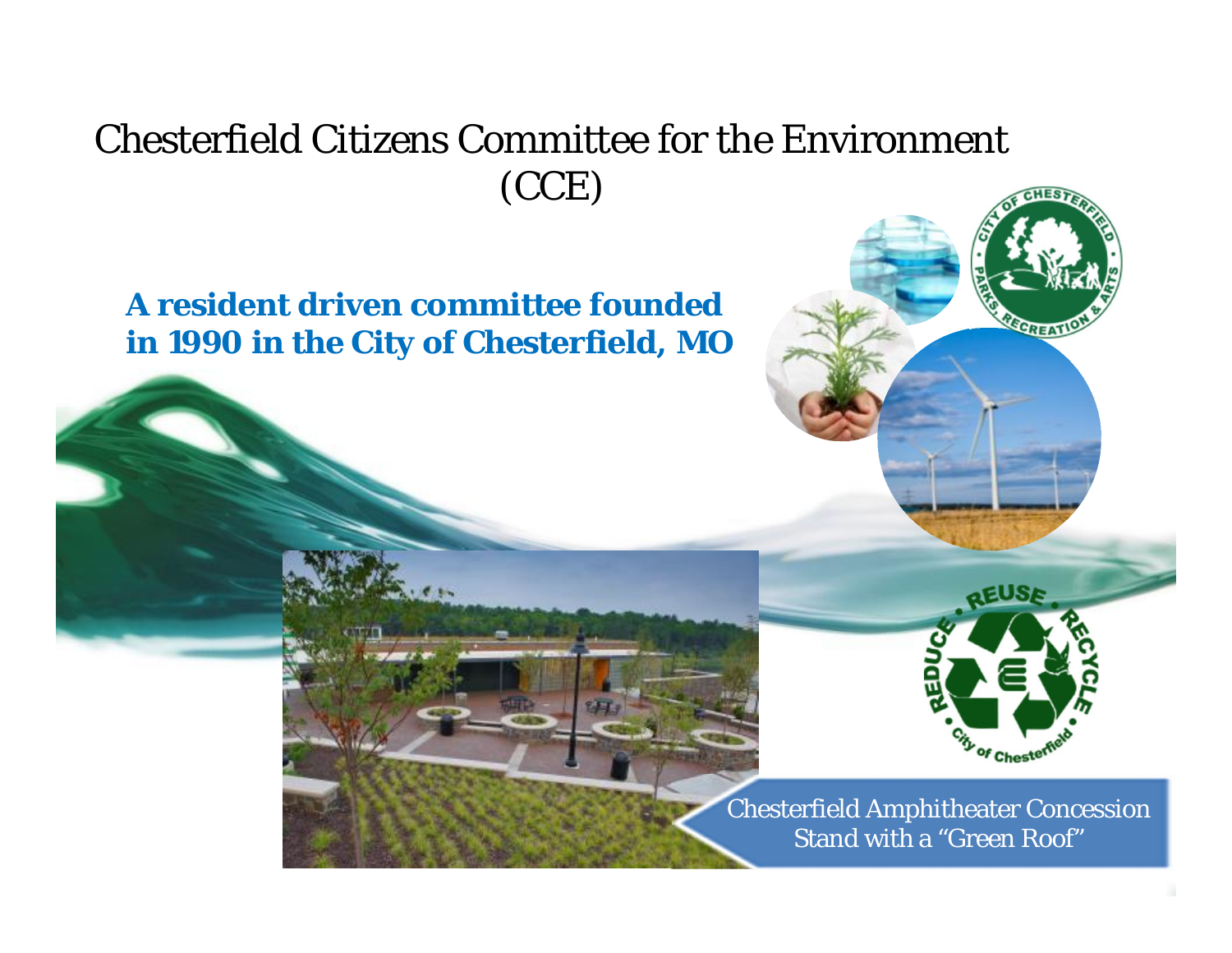### CCE – Works to attain

**Improvement of overall quality of life for all residents through**

- Conservation of resources
- Recycling and E-cycling
- **Sustainability**
- Environmental awareness
- Engagement of community

**CCE acts in an advisory capacity to the City Council of Chesterfield, MO**



In 2014, Collin O'Mara, NWF President and CEO pronounced Chesterfield as LEADER IN COMMUNITY ACTION ADDRESSING WILDLIFE HABITAT LOSS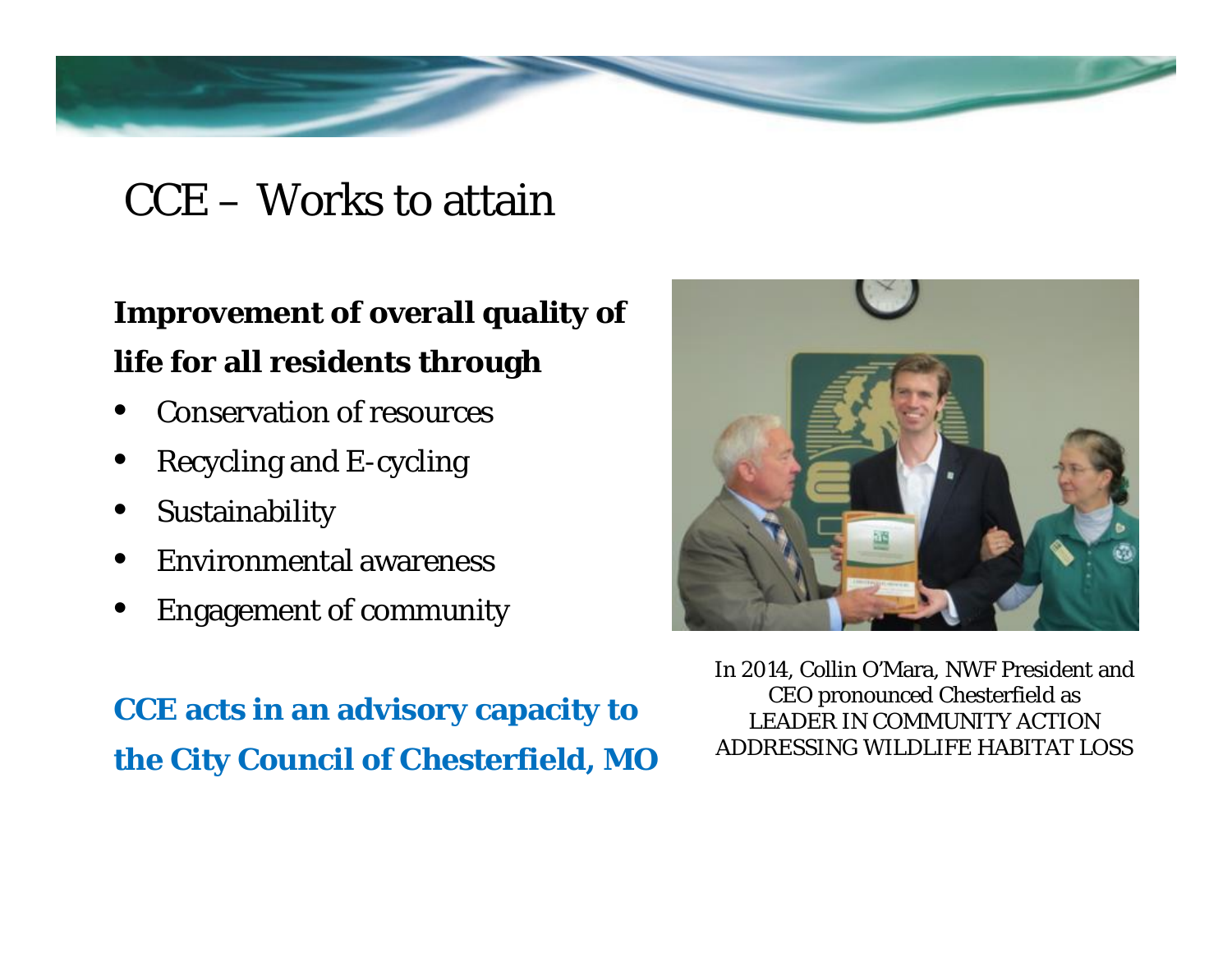# CCE – Works through

**The committee:**

- Volunteer appointees (currently 11 residents)
- 2 City staff liaison
- 1 City Council liaison

**Inspired volunteers:**

- Chesterfield Parks, Recreation & Arts group
- Local Boy and Girl Scouts groups
- Chesterfield Family YMCA
- Local schools
- Area businesses
- Waste haulers, Recyclers, Energy Co.

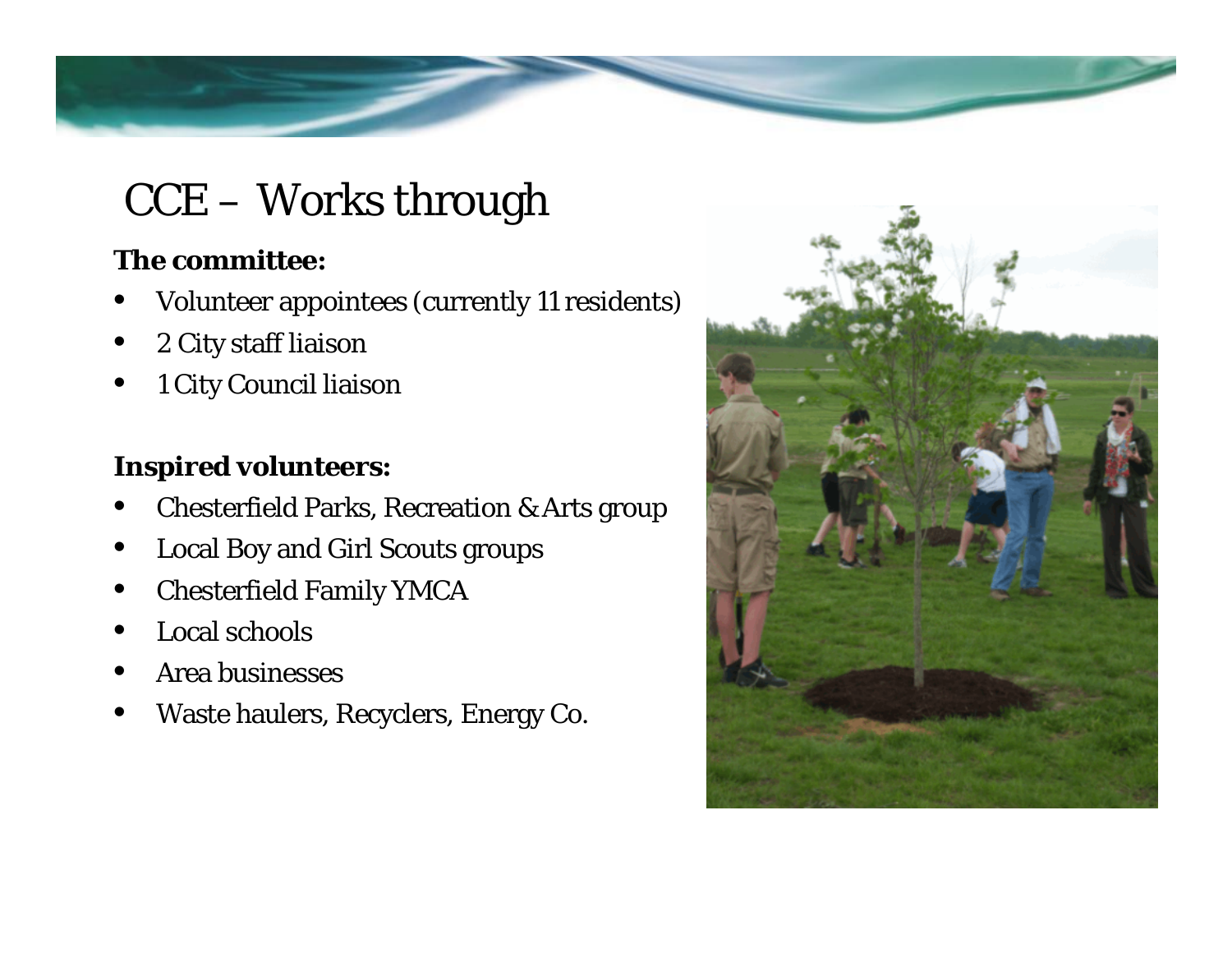# CCE – Partners with

- 1. National Wildlife Federation
- 2. Missouri Recycling Association
- 3. America Recycles Day Organization
- 4. Dept. of the Interior/Fish & Wildlife
- 5. Missouri Department of Natural Resources
- 6. Missouri Department of Conservation
- 7. U.S. Green Building Council
- 8. St. Louis County Department of Health
- 9. St. Louis Jefferson Solid Waste Management District
- 10. Conservation Federation of MO
- 11. Missouri Botanical Garden
- 12. Butterfly House



A division of the Missouri **Botanical Garden** 







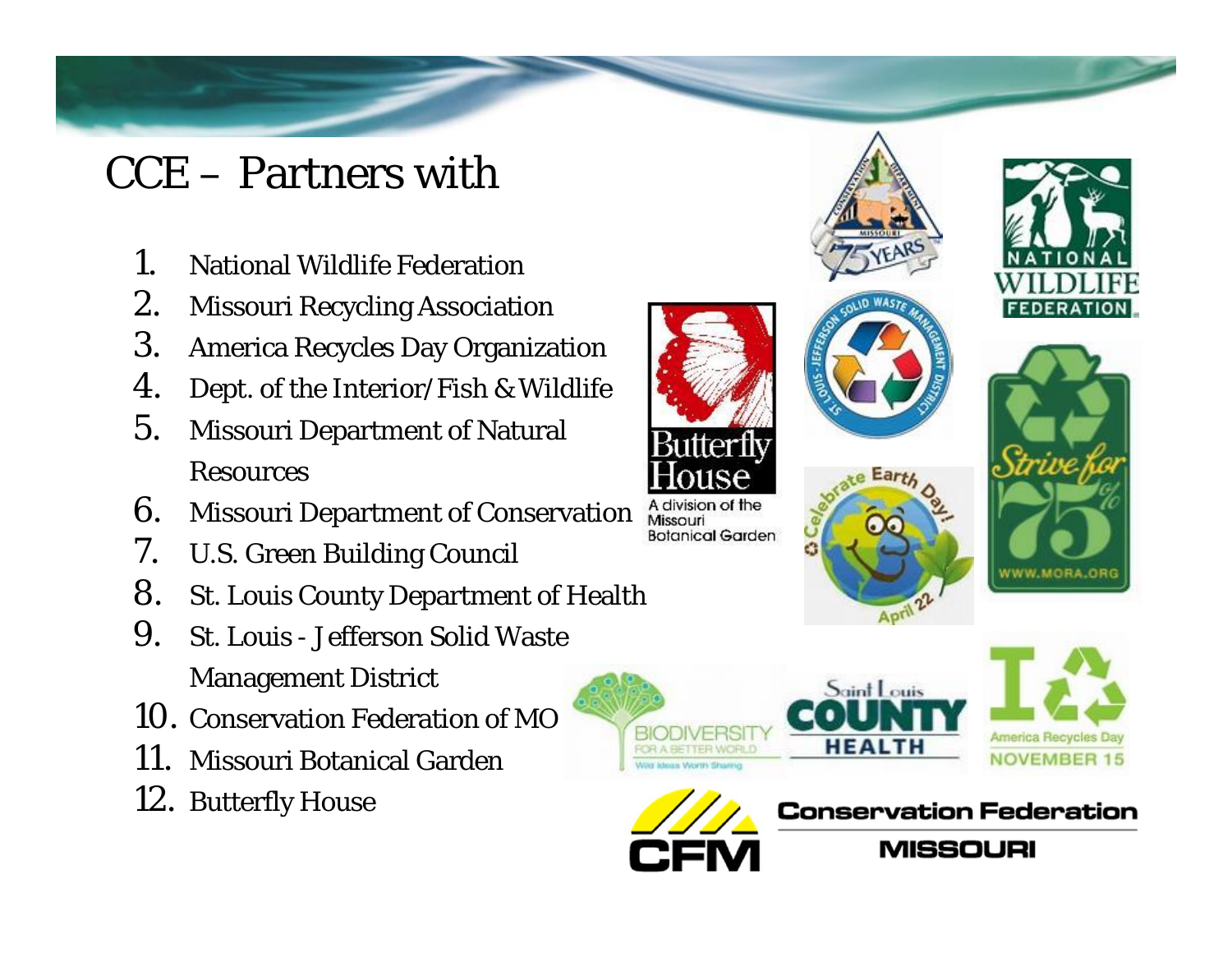### CCE – Some Important Activities

- Organizing annual **Earth Day** in Chesterfield for  $(26)$  years
- Hosting **Chesterfield/MO/America** Recycles Day annually for  $(20)$ years
- Maintaining Chesterfield as a **Certified Community Wildlife Habitat** with the National Wildlife Federation for 13 consecutive years
- Raising awareness in community through **continuous education**

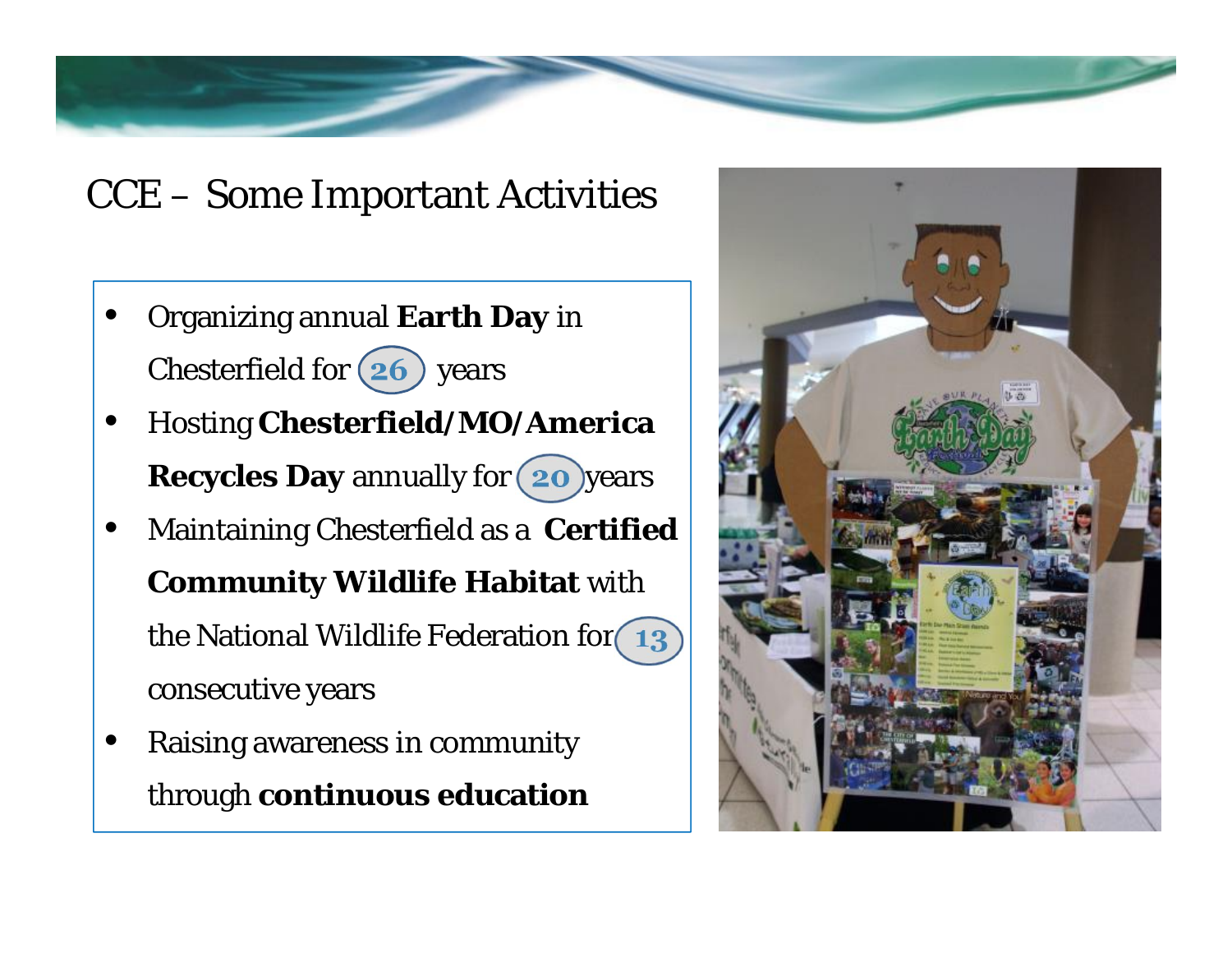# Why Earth Day is Important?

- CCE gave away **330** Native trees in 2017 to maintain the **"Greening"** of our city
- Wildflower and annuals seeds are given out to keep the **"Pollinators"** happy so as to maintain all important **food supply chain** for the **"Web of Life"**
- **30+** vendors joined in 2017 to create a marketplace for **native flora**, seeds, artworks from reused/repurposed materials, etc.
- **Recognition** of community leaders of all ages in the areas of sustainability, conservation and environmental improvements

The Recycling drive on **Earth Day 2017** was rained out. Total collection were:

- Expired medicine 170 lbs
- Papers for Shredding 4800 lbs
- 30 trash bags  $+ 6 8$ rolls of fabric and yarns
- Habitat for Humanity 1,215 lbs
- Electronics Recycling 16,459 lbs
- Remains 844 lbs clothes
- Craft Supplies ~ 300 lbs
- STL Bicycle Works 10 bikes

**Total 23,000+ lbs saved from landfill in 2 hrs**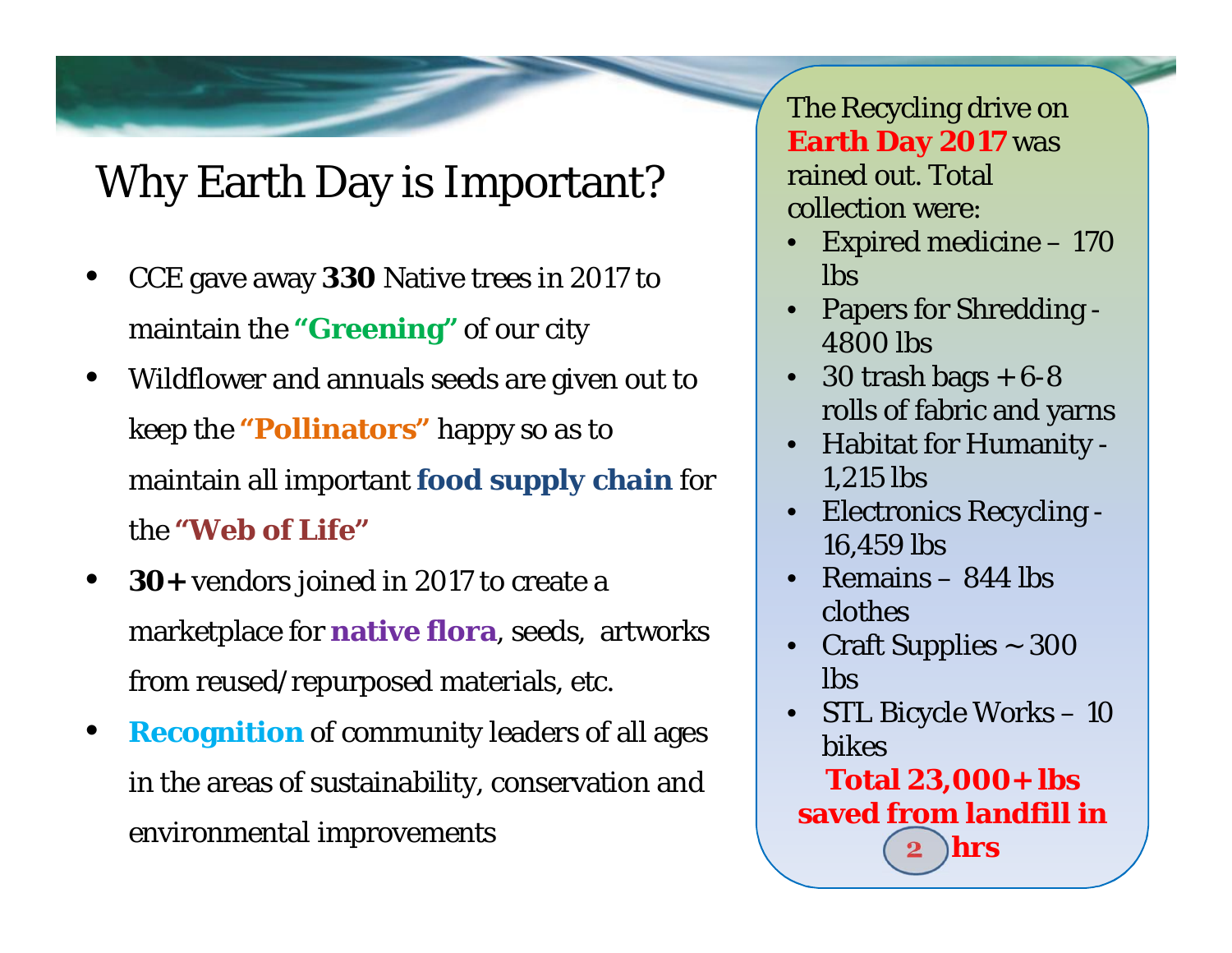# Why Host Recycle Day?

Recycling reduces waste, generally conserves energy, and is very important for overall sustainability of our environment. In 2016, CCE collected

- **1,000+** pounds of recyclable teaching materials
- **35,000** pounds of electronics
- Over **1,000** pounds of textiles
- **203** pounds of shoes
- **40** tons of single-stream recyclables
- **62** bicycles
- **265** pounds of medications
- **3,900** pounds of materials for Habitat for Humanity





**ALL of this 121,000+lbs could very well have ended up in a landfill otherwise**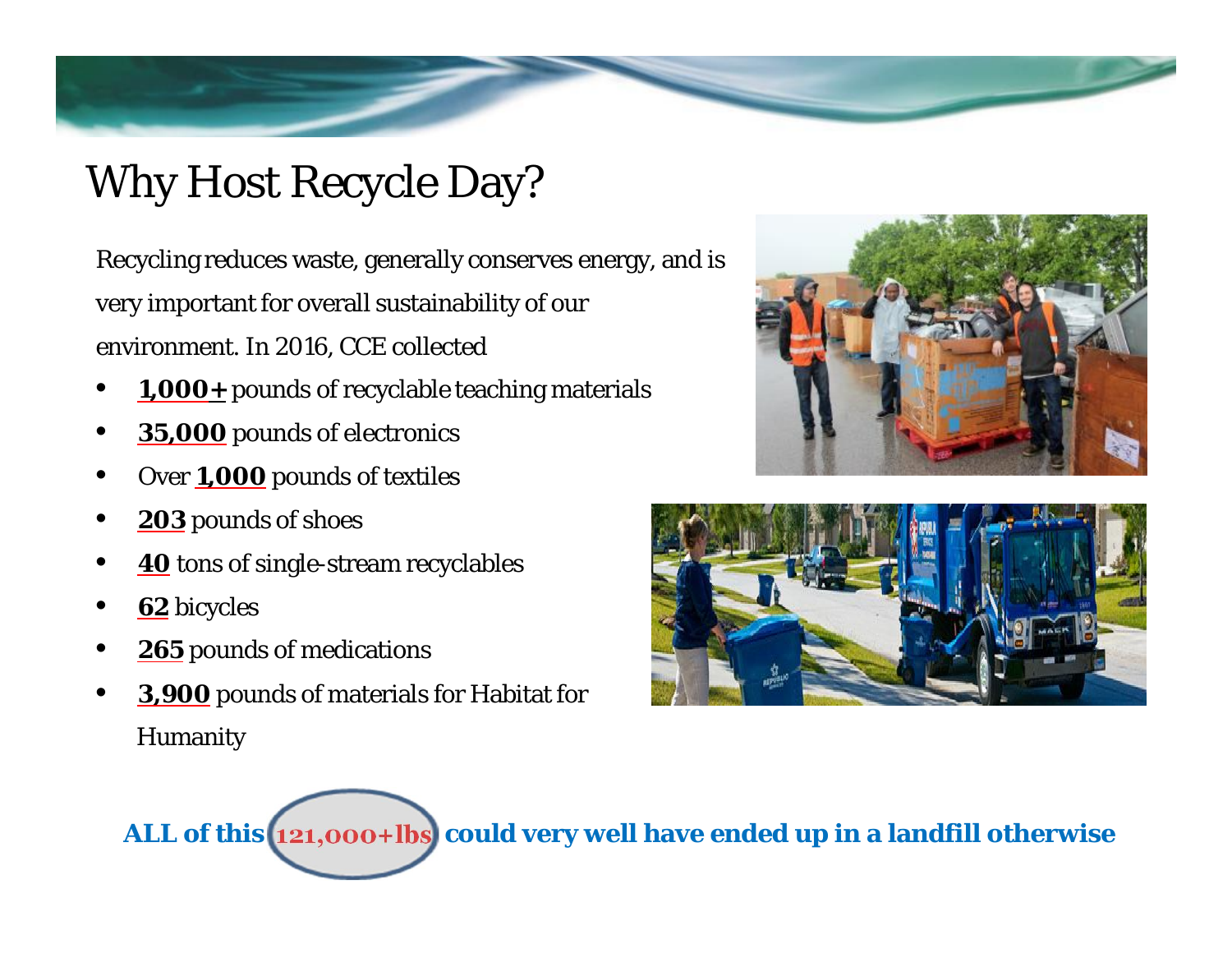### What is National Wildlife Federation (NWF) Certification?

This **Community Certification** shows successful **restoration of wildlife habitats** including that for **native pollinators** (bees, butterflies, and small birds) in the city. It also **educates and engages** the community members to get their yards and gardens certified by NWF as a **wildlife-friendly** habitat, much needed to **sustain our food supply**

#### Chesterfield City as a whole is

- **NWF Certified Community Wildlife Habitat** since **2005**
- **1 st and only city** in Missouri and **9th in the country** to achieve this

It is continually **renewed successfully**



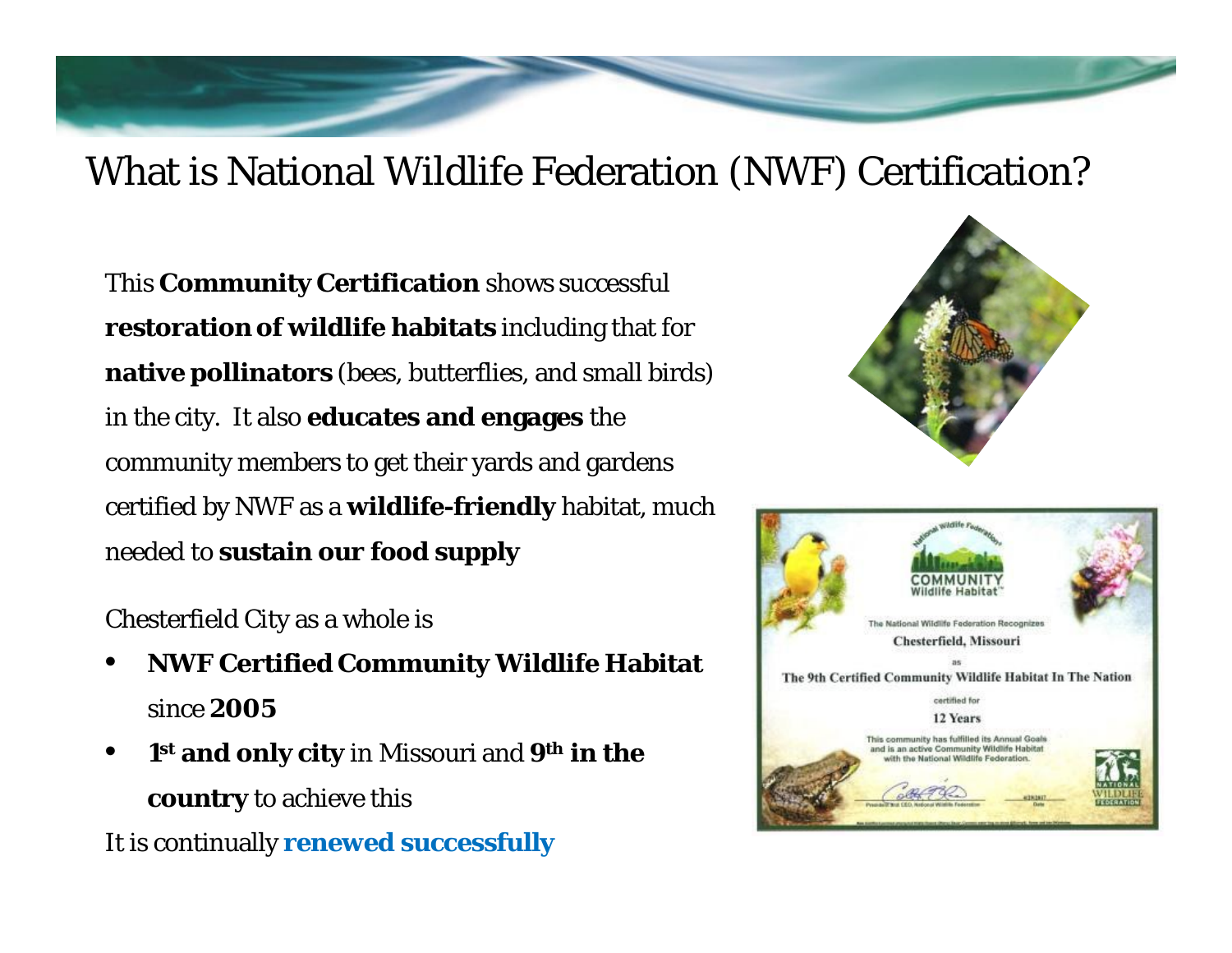# Continuous Education – Why? How?

**Continuous education is an important part of raising awareness because**

- It **presents** new facts as available
- It **engages** new people
- It **focuses** on current issues and needs
- It **refreshes** memory

**CCE is doing it for many years in many ways like**

**Articles** in City Newsletter and City Website



- Taking the information **directly to the citizens** through City Hall Reading Racks, Travelling Table-tops to Library, YMCA, etc.
- Through **new campaigns** like challenging Chesterfield households to recycle **"just one more pound**" in their curbside containers in 2016.

**It resulted in 375,300 more pounds, or 17 more pounds per household !**

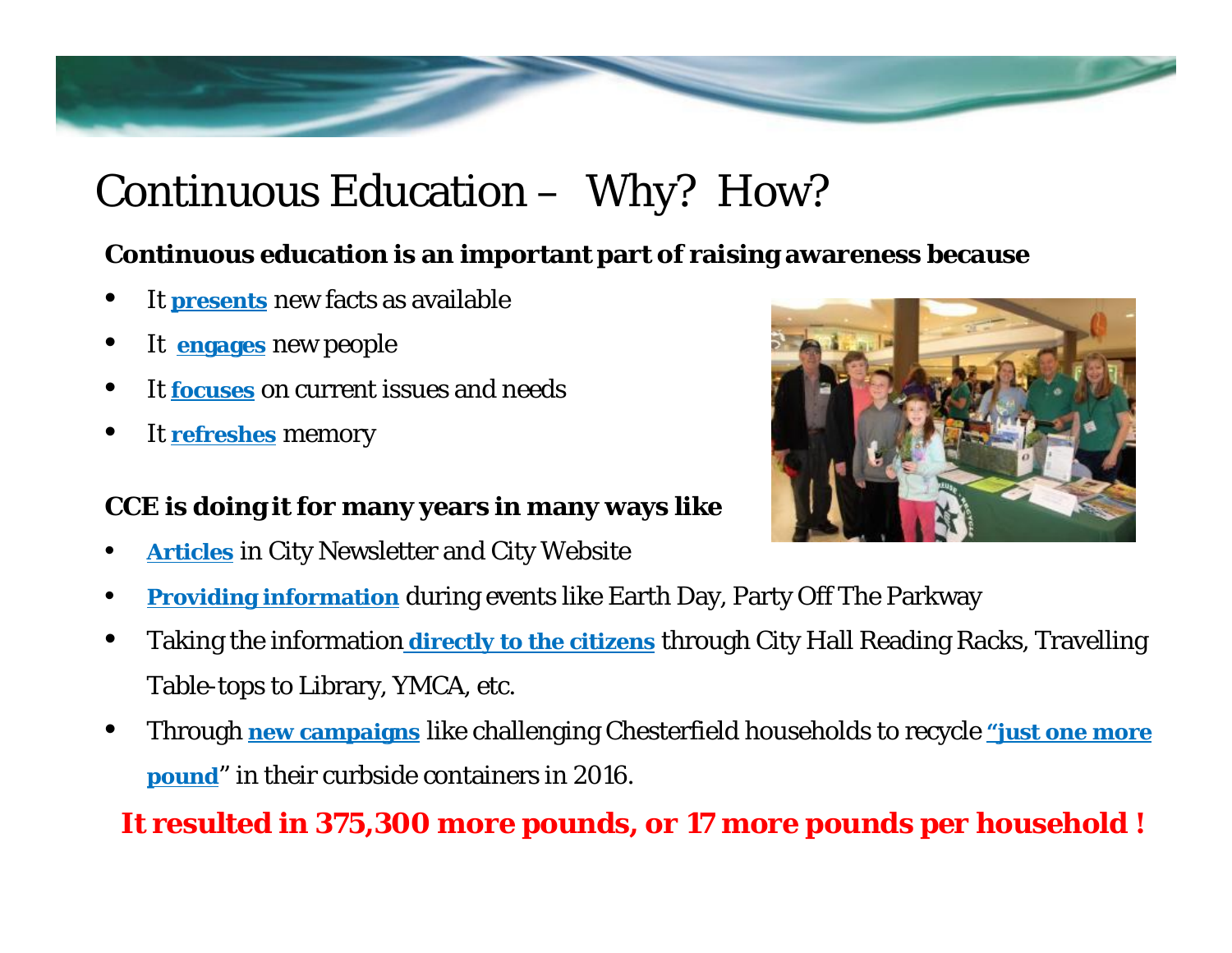### Recent Achievement in 2017

Received **\$11,500** in competitive grant to purchase **26 special recycling containers for the Chesterfield Amphitheater**. Currently, there are only 4.

### **Benefits**:

- Increase recycling significantly at all Amphitheater events, thus reducing the waste for landfill
- Easy to follow *pictorial instructions* on how to recycle the materials generally used at the Concession stands at the Amphitheater
- An on-site program is designed to **continually educate** and encourage the attendees to recycle more at the Amphitheater and at home
- **Learning opportunity** for CCE and City of the benefits realized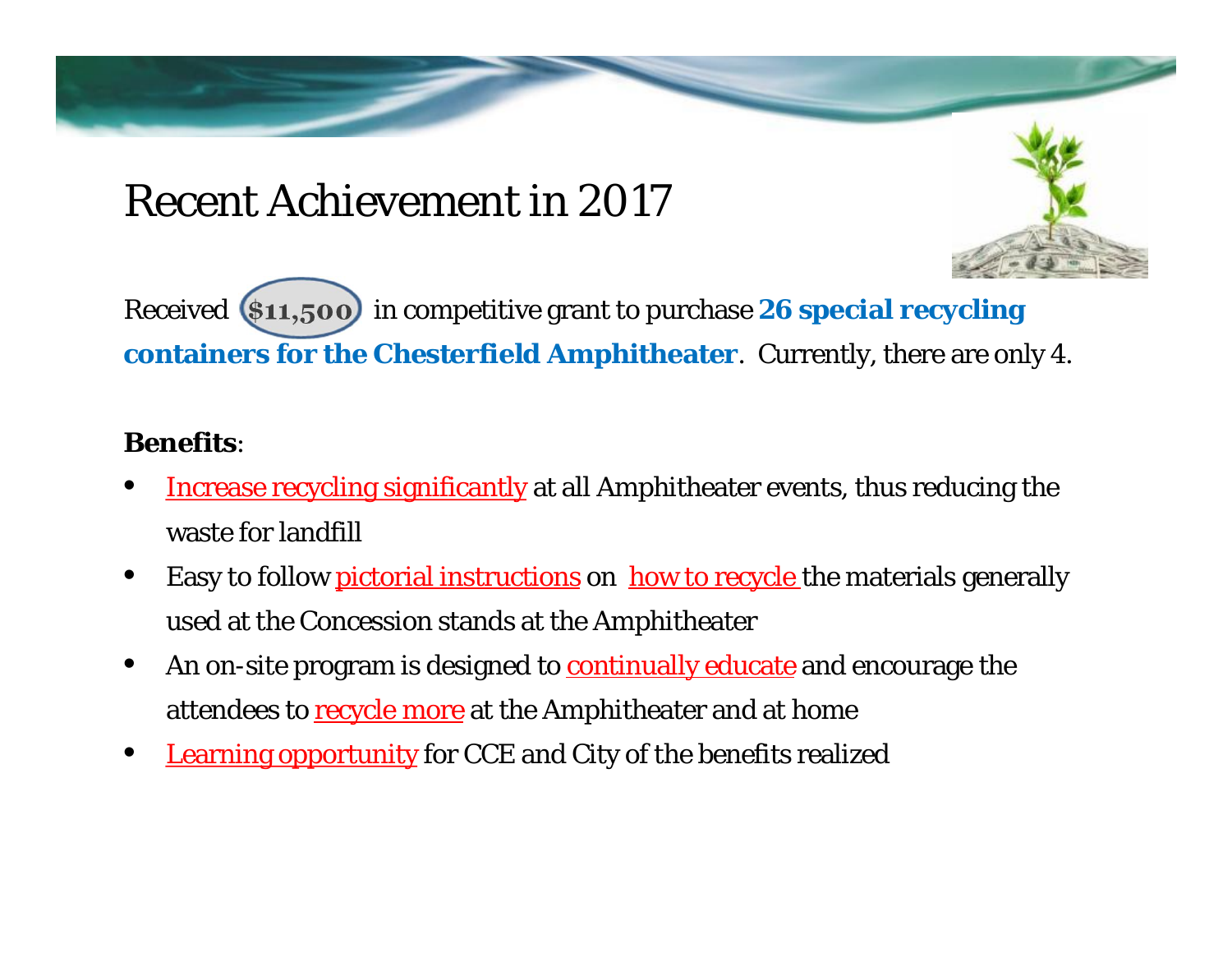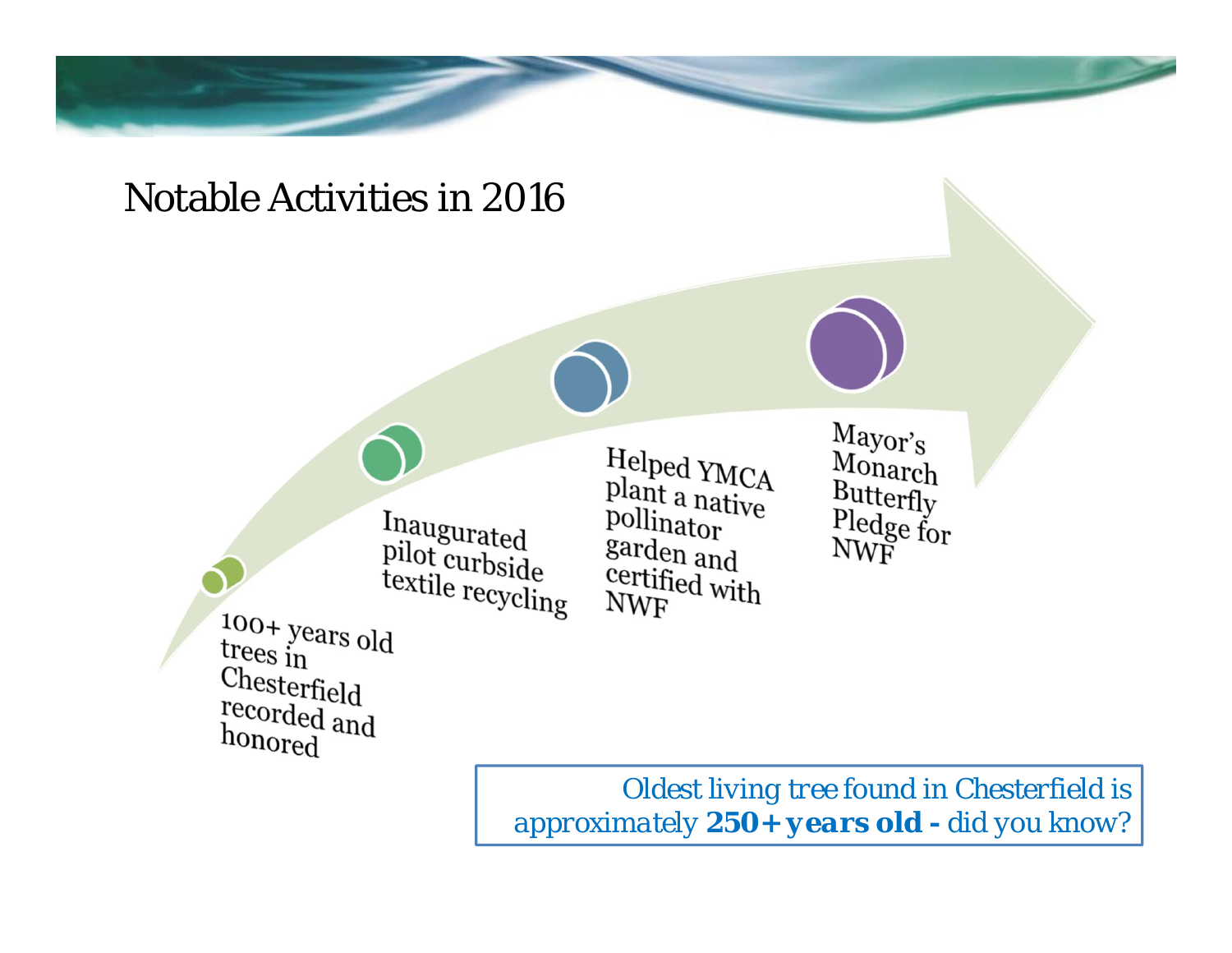### Future Efforts

- **Continued grant** for increased recycling
- **Increasing conservation** and sustainability opportunities through community partnership
- **Promoting 4Ps -** pollinators, plants, produce, and people
- **Educational seminars**, events, and programs
- **Encouraging community** to grow native/ natural flora garden habitat areas and to get certified
- **Encouraging food waste recycling** into compost at City events

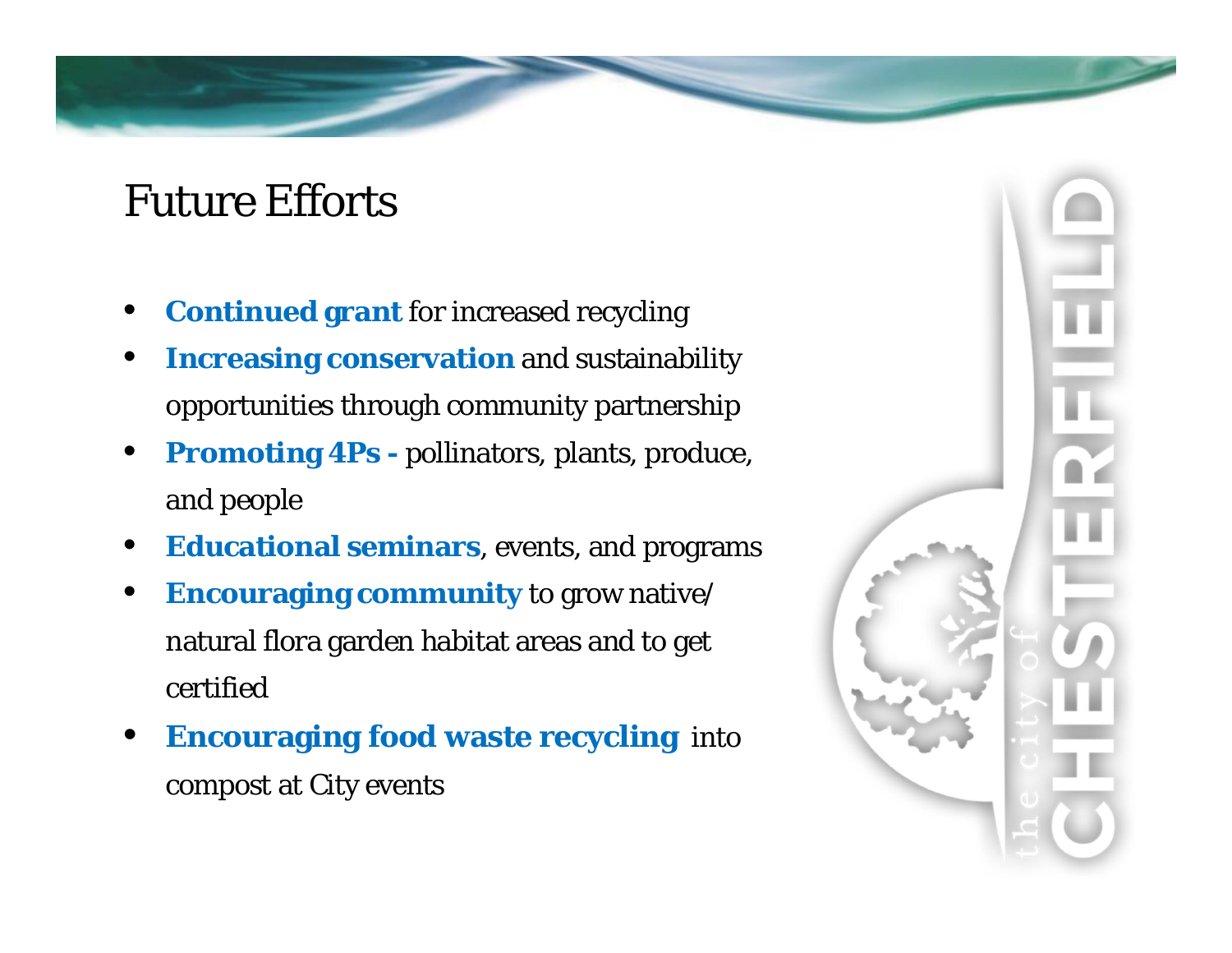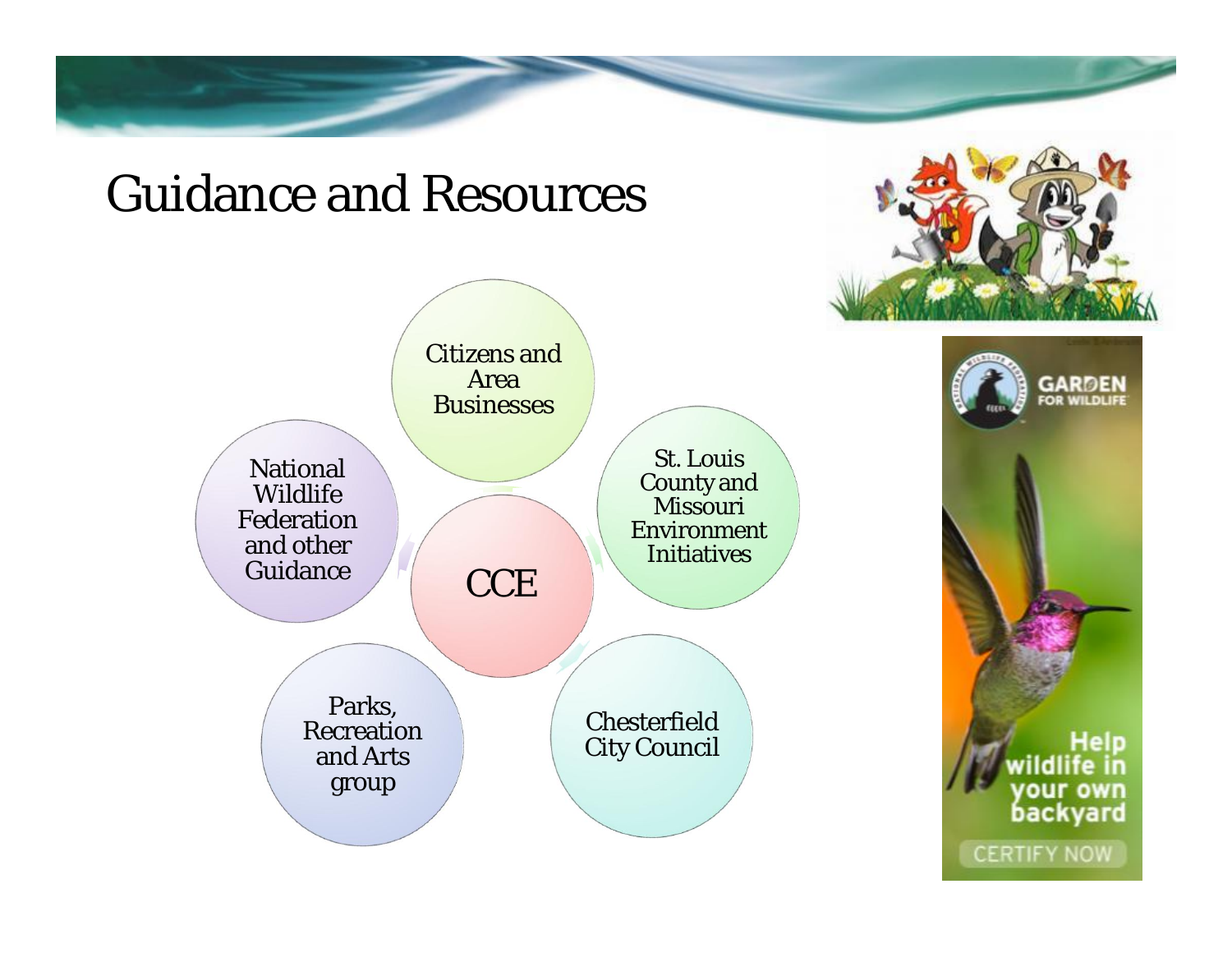# Sustainability Practices by City of Chesterfield

In 2016, the City of Chesterfield received **St Louis Green Business Challenge Award** from St. Louis Regional Chamber of Commerce in conjunction with the Missouri Botanical Garden for practicing appropriate **sustainability measures**



Solar thermal arrays on the roof of Chesterfield City Hall. They absorb thermal energy and redistribute it reducing overall energy consumption



Zero turn Propane Mower